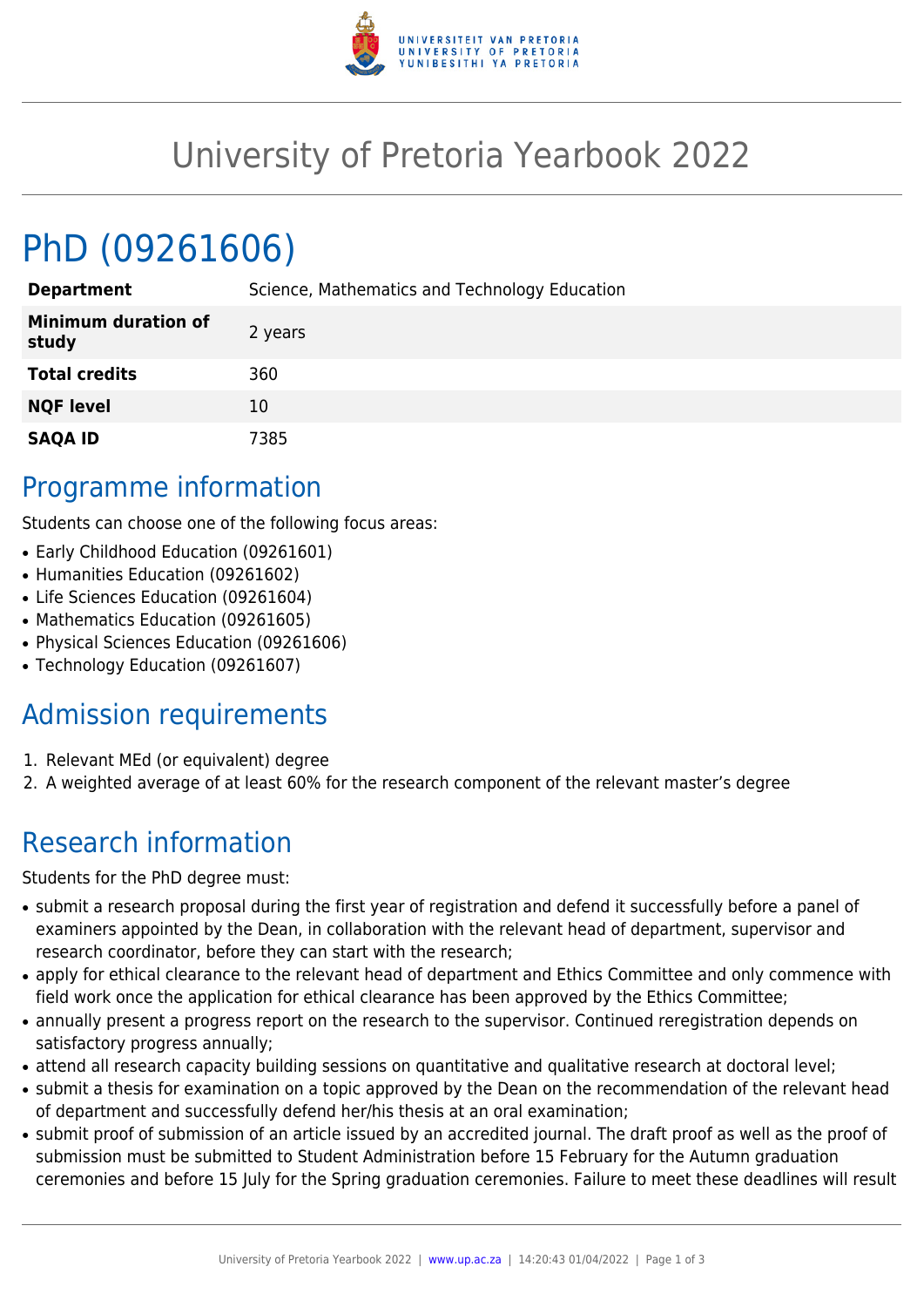

in the degree being awarded during a subsequent series of graduation ceremonies;

• in addition to the abovementioned copies, each successful student must submit a bound paper copy as well as two electronic copies of the approved thesis to the Head: Student Administration in the format specified by the faculty and in accordance with the minimum standards set by the Department of Library Services (specifications are available at: [http://upetd.up.ac.za/authors/publish/standards.htm#specs?,](http://upetd.up.ac.za/authors/publish/standards.htm#specs) before 15 February for the Autumn graduation ceremonies and before 15 July for the Spring graduation ceremonies. Failure to meet these deadlines will result in the degree being awarded during a subsequent series of graduation ceremonies.

Guidelines for the format, submission and defending of the research proposal will be communicated by the relevant head of department .